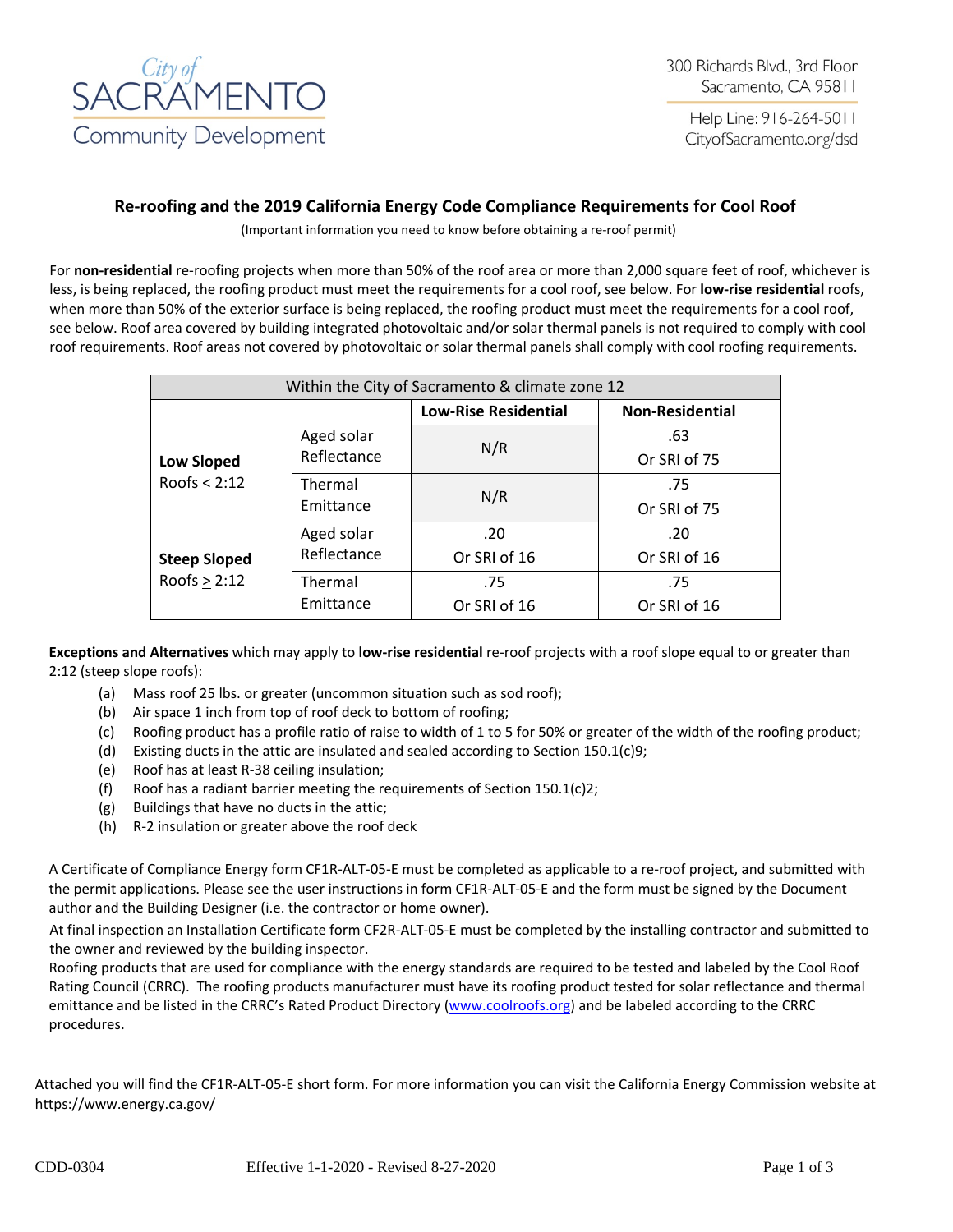## **CERTIFICATE OF COMPLIANCE FOR REROOFS**

Prescriptive Low-Rise Residential Alterations

| $CF1R-ALT-05-E$ (short form) |  |
|------------------------------|--|
|------------------------------|--|

|                                                                                                 | Project Name:                                              |                       | $\ldots$                             |                                            |                         |                       |                                     |                           |                      |                   | Date Prepared:            |                         |                          |  |
|-------------------------------------------------------------------------------------------------|------------------------------------------------------------|-----------------------|--------------------------------------|--------------------------------------------|-------------------------|-----------------------|-------------------------------------|---------------------------|----------------------|-------------------|---------------------------|-------------------------|--------------------------|--|
|                                                                                                 |                                                            |                       | <b>GENERAL INFORMATION</b>           |                                            |                         |                       |                                     |                           |                      |                   |                           |                         |                          |  |
| 01                                                                                              | <b>Project Name:</b>                                       |                       |                                      |                                            | 02                      | <b>Date Prepared:</b> |                                     |                           |                      |                   |                           |                         |                          |  |
| <b>Building Front Orientation (deg or</b><br>03<br>cardinal):<br><b>Project Location:</b><br>04 |                                                            |                       |                                      |                                            |                         |                       |                                     |                           |                      |                   |                           |                         |                          |  |
| 05                                                                                              | CA City:<br>06<br><b>Number of Altered Dwelling Units:</b> |                       |                                      |                                            |                         |                       |                                     |                           |                      |                   |                           |                         |                          |  |
| 07                                                                                              | <b>Zip Code:</b>                                           |                       |                                      |                                            | 08<br><b>Fuel Type:</b> |                       |                                     |                           |                      |                   |                           |                         |                          |  |
| 09<br><b>Climate Zone</b>                                                                       |                                                            |                       | 10                                   | <b>Total Conditioned Floor Area (ft2):</b> |                         |                       |                                     |                           |                      |                   |                           |                         |                          |  |
| 11                                                                                              |                                                            | <b>Building Type:</b> |                                      |                                            |                         |                       | 12                                  | Slab Area (ft2)           |                      |                   |                           |                         |                          |  |
| 13                                                                                              |                                                            | <b>Project Scope:</b> |                                      |                                            |                         |                       |                                     |                           |                      |                   |                           |                         |                          |  |
| ROOF REPLACEMENT (Prescriptive Alteration, Section 150.2(b)1I                                   |                                                            |                       |                                      |                                            |                         |                       |                                     |                           |                      |                   |                           |                         |                          |  |
|                                                                                                 | 01                                                         | 02                    | 03                                   | 04                                         | 05                      | 06                    | 07                                  | 08                        | 09                   | 10                | 11                        | 12                      | 13                       |  |
|                                                                                                 |                                                            |                       |                                      | <b>CRRC</b><br>Product                     |                         | R-value               |                                     | <b>Proposed</b>           |                      |                   |                           | <b>Minimum Required</b> |                          |  |
|                                                                                                 | Method of<br>Compliance                                    | Roof<br>Pitch         | Exception<br>(see below for<br>code) | ID<br>Number                               | Product<br>Type         | Deck<br>Insulation    | <b>Initial Solar</b><br>Reflectance | Aged Solar<br>Reflectance | Thermal<br>Emittance | SRI<br>(Optional) | Aged Solar<br>Reflectance | Thermal<br>Emittance    | <b>SRI</b><br>(Optional) |  |
|                                                                                                 |                                                            |                       |                                      |                                            |                         |                       |                                     |                           |                      |                   |                           |                         |                          |  |

#### **NOTES**

• Roof area covered by building integrated photovoltaic panels and solar thermal panels are exempt from the above Cool Roof requirements.

• Liquid field applied coatings must comply with installation criteria from section 110.8(i)4.

### **Exceptions and Alternatives for Section 3 of Roof Replacement**

- (a) Mass roof 25 lbs. or greater (uncommon situation such as sod roof);
- (b) Air space 1 inch from top of roof deck to bottom of roofing;
- (c) Roofing product has a profile ratio of raise to width of 1 to 5 for 50% or greater of the width of the roofing product;
- (d) Existing ducts in the attic are insulated and sealed according to Section 150.1(c)9;
- (e) Roof has at least R-38 ceiling insulation;
- (f) Roof has a radiant barrier meeting the requirements of Section 150.1(c)2;
- (g) Buildings that have no ducts in the attic;
- (h) R-2 insulation or greater above the roof deck